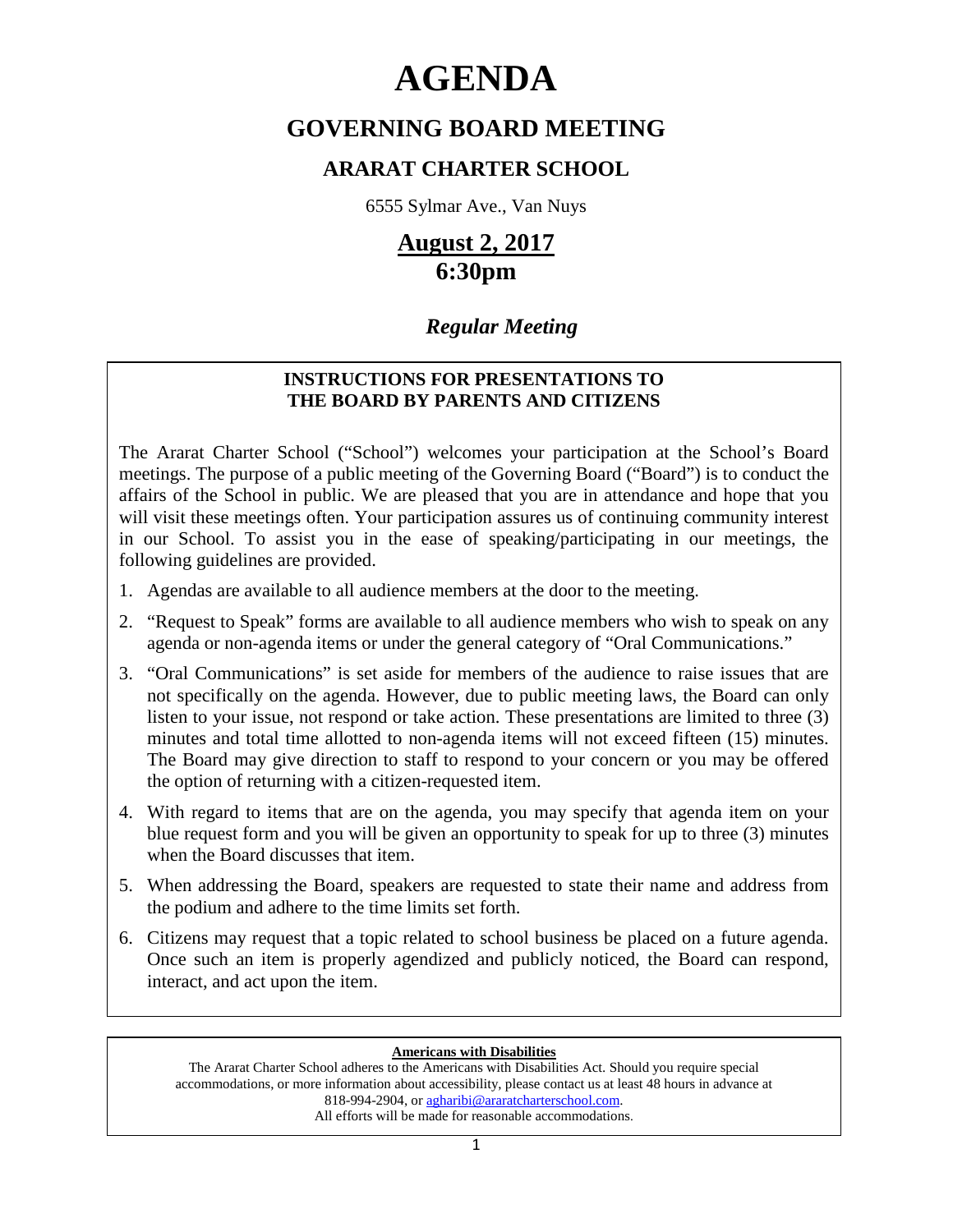#### **I. OPEN SESSION**

#### **A. CALL TO ORDER:**

Meeting was called to order by Board Chairperson, Shakeh Avakian at \_\_\_\_ pm.

#### **B. ROLL CALL**

|                      | Present | Absent |
|----------------------|---------|--------|
| Shakeh Avakian       |         |        |
| Marlena Gonzalez     |         |        |
| Lorena Gonzalez      |         |        |
| John Henderson       |         |        |
| Sylva Karayan        |         |        |
| Hermine Mahseredjian |         |        |
| Giuliana Velarde     |         |        |

#### **C. APPROVAL OF MINUTES OF BOARD MEETING OF June 24, 2017**

#### **II. COMMUNICATIONS**

#### **A. ORAL COMMUNICATIONS:**

*Non-agenda items: no individual presentation shall be for more than three (3) minutes and the total time for this purpose shall not exceed fifteen (15) minutes. Ordinarily, Board members will not respond to presentations and no action can be taken. However, the Board may give direction to staff following a presentation.*

#### **B. FOR INFORMATION: CHAIRPERSON'S REPORT**. (Attachment)

#### **1. No Update**

#### **C. FOR INFORMATION: PRINCIPAL'S REPORT.** (Attachment)

*This is a presentation of information that has occurred since the previous Board meeting. (Per attached report)*

- **1. Update on Enrollment**
- **2. Update on 16-17 LAUSD Oversight Visit Report**
- **3. Update on Facilities**
- **4. Update on Summer Staff Development**

#### **D. FOR INFORMATION: FINANCIAL REPORT**

*This is an update from what has transpired since the last board meeting.* 

**1. No Update**

#### **III. CONSENT AGENDA ITEMS**

*All matters listed under the consent agenda are considered by the Board to be routine and will be approved/enacted by the Board in one motion in the form listed below. Unless specifically requested by a Board member for further discussion or removed from the agenda, there will be no discussion of these items prior to the Board votes on them. The Principal recommends approval of all consent agenda items.*

# **IV. ACTION ITEMS**